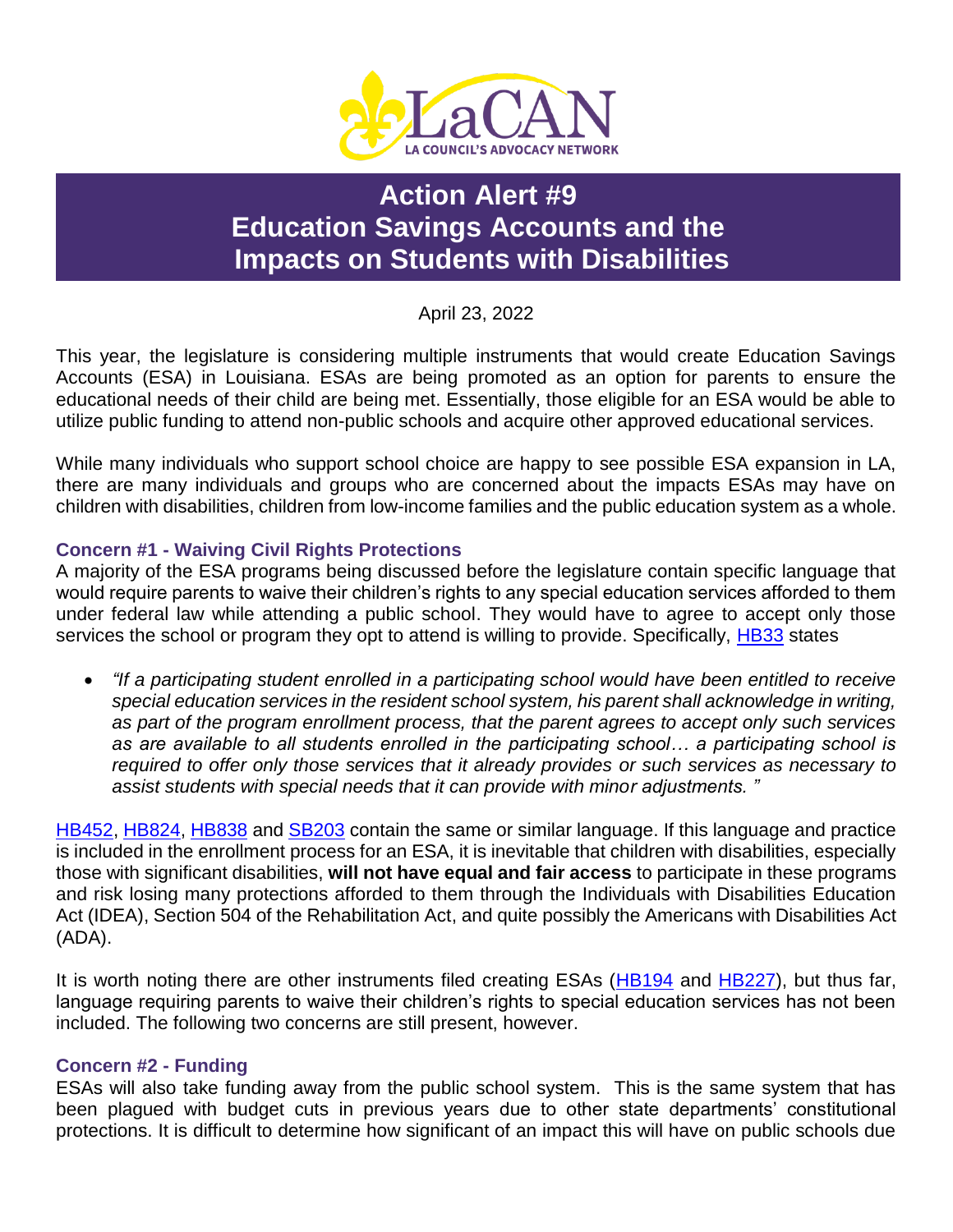to the various funding each district receives from its local authority. Regardless, schools will have less funding but their fixed expenses will remain the same. Schools still have to

- Provide the same level of supports, resources and opportunities to all students,
- Retain qualified teachers and staff, and
- Maintain their buildings and grounds

One thing is certain. ESAs will require public schools to do more with less funding, and this will have negative impacts on all students, especially those with disabilities.

#### **Concern #3 - Inequitable Access**

There are also concerns that ESAs may not be accessible to all public school students especially those with disabilities, from low-income families and/or English as a second language learners. It was estimated in both House and Senate committees approximately \$5,500 would be provided each year.

- Many families who have children with disabilities will find it difficult, if not impossible, to find the specialized services their child needs for only \$5,500 especially when services are not guaranteed from the school.
- This amount rarely covers the cost of tuition and fees at non-public schools forcing low-income families to make tough decisions about how to cover the remaining balance to participate in an ESA.
- Non-public schools are not required to offer transportation to and from school which may also create additional hardships on families.

Other groups that have expressed similar concerns during various public forums for all or some of the instruments listed above include the Louisiana School Board Association, Louisiana Federation of Teachers, Louisiana Association of Educators, Louisiana Association of Superintendents and the Governor's Advisory Council on Disability Affairs.

If you would like to watch committee archives where ESAs were discussed, you can watch the [House](https://house.louisiana.gov/H_Video/VideoArchivePlayer?v=house/2022/apr/0406_22_ED)  [Education committee meeting](https://house.louisiana.gov/H_Video/VideoArchivePlayer?v=house/2022/apr/0406_22_ED) on April 6<sup>th</sup> beginning at 3:13 and the **Senate Education committee** [meeting](https://senate.la.gov/s_video/videoarchive.asp?v=senate/2022/04/042122EDUC) on April 21<sup>st</sup> beginning at time 59:36.

The issue of ESAs is still moving through the legislature, so there is still time for your voice to be heard!

#### **How to Take Action**

Share with your State Representative and State Senator how Education Savings Accounts would affect you or someone you know.

- 1. **Email or call** your State Representative and State Senator NOW!
	- [State Representative](https://house.louisiana.gov/H_Reps/H_Reps_FullInfo) and [State Senator](https://senate.la.gov/Senators_FullInfo) full contact information
	- Don't know your State Representative or State Senator? Click [here](https://www.legis.la.gov/legis/FindMyLegislators.aspx) and enter your home address. The first person listed will be your State Representative. The second will be your State Senator.
	- With your comments, please ensure to include your name, address, phone number, email address, and bill numbers (HB33, HB452, HB824, HB838 and SB203).
	- Don't forget to thank your State Representative and State Senator for considering the needs of individuals with intellectual and developmental disabilities and their families.

If you need more information or would like help contacting your State Representative and/or State Senator, reach out to your LaCAN [Leader](https://laddc.org/initiatives/community-living-and-self-determination/community-supports/current-initiatives/lacan/lacan-leaders/) today!